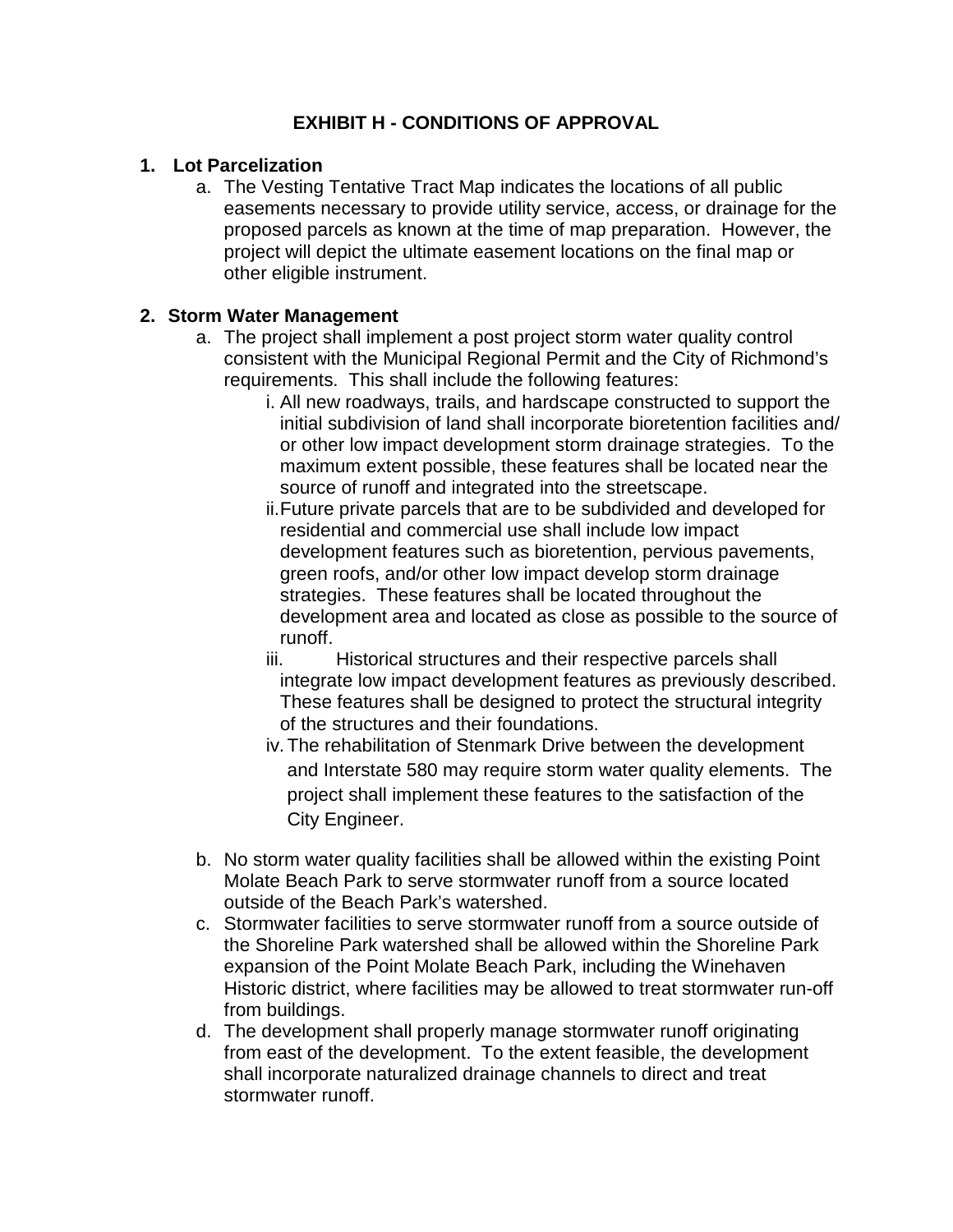e. Culverts shall be of sufficient size to perform hydraulically similar to a bridge in a frequent storm event; where feasible, culverts shall be sized to allow for wildlife crossing. The final design of these features shall be reviewed and approved by the Community Development Director and City Engineer.

### **3. Earthwork**

- a. To the extent feasible, the development shall grade the site to complement the existing topography. The development shall complete the mass grading necessary to manage drainage within the parcels and conform to the adjacent public streets. The site grading shall be developed to minimize the amount of soil exported or imported to the site. For soil remediation, the project may import and/ or export soil as necessary to accomplish the cleanup.
- b. Grading on parcels with historic buildings, if required, shall manage drainage per the California Historic Building Code and not imposeadditional loads on the structures. The proposed grading plan shall be completed to the satisfaction of the Community Development Director and Building Official.
- c. Should the development export soil by barge, the applicant shall secure all necessary approvals from Local, State, and Federal regulatory agencies prior to commencing the activity. In addition, the project shall ensure the existing dock has adequate capacity to carry the additional load.
- d. Any grading activity that occurs prior to development of the parcels shall implement best management practices to minimize erosion and sediment release to the Bay. Additionally, the applicant shall install temporary storm drainage collection infrastructure to collect and convey runoff.

### **4. Transportation**

- a. The project shall improve Stenmark Drive from the project site to Interstate 580. There are two segments of Stenmark Drive that shall receive improvement:
	- i. Within the project site, the project shall provide vehicle travel lanes, on street parking, curbs and gutters, sidewalks, and bicycle lanes that comply to current design standards, where feasible. The street shall include amenities such as street lighting and landscaping. Any deviations from current design standards shall be subject to review and approval by the City Engineer.
	- ii.From the development area south to Interstate 580, the development shall update the roadway to comply with current design standards with reference to lane and shoulder width; drainage; horizontal and vertical sight distance; and slope stability. Stenmark Drive shall include street lighting, striping, signage, and safety devices such as metal beam guardrails. Furthermore, the development shall integrate Class II bicycle facilities within this segment, where feasible, to the satisfaction of the City Engineer.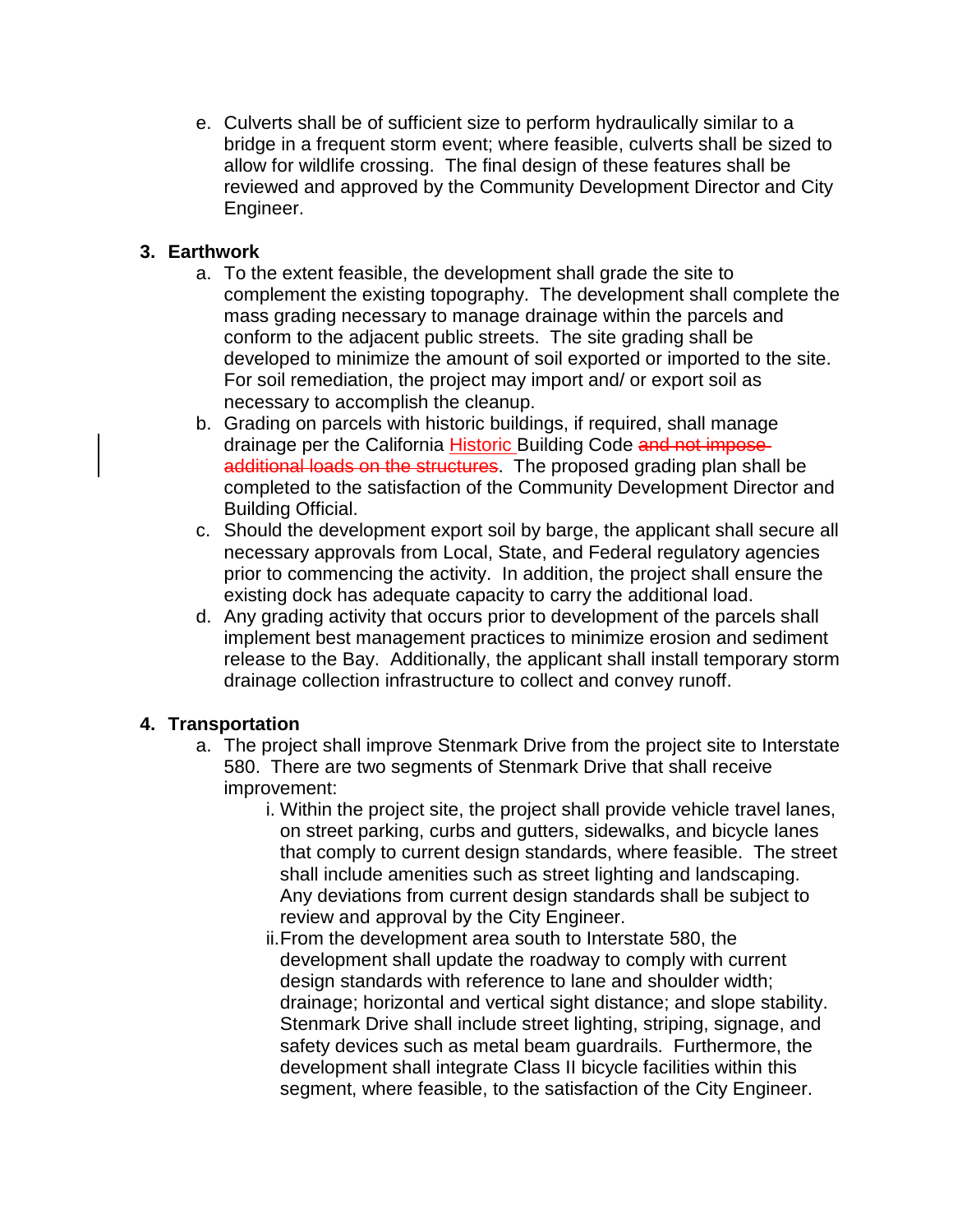- b. The project shall complete upgrades to intersections along Stenmark Drive that could include turn lanes and crosswalks to enter driveways and side streets to the satisfaction of the City Engineer.
- c. The project shall complete all offsite street improvements on streets controlled by the City identified in the traffic study that are required to mitigate the project's impact to the satisfaction of the City Engineer.
- d. The project shall rehabilitate and/ or construct street pavement along Stenmark Drive from Interstate 580 to the northerly limit providing for a design life of at least 20 years based upon a Traffic Index as approved by the City Engineer.
- e. The slopes adjacent to Stenmark Drive are subject to erosion. The project shall stabilize these slopes. In addition, the project shall install drainage including ditches, pipes, culverts, and related appurtenances to prevent erosion and inundation of the roadway. These improvements shall be completed to the satisfaction of the City Engineer.
- f. As segments of Stenmark Drive are located within private property, the project shall secure an easement of sufficient width and length to support the improvements previously described.
- g. The project shall re-align Dutra Quarry Road to provide adequate sight distance, enhance bicycle safety, and allow vehicle maneuvers.

# **5. Utilities**

- a. The project shall underground all overhead utilities within the project area and along Stenmark Drive to Interstate 580.
- b. The project shall secure a permanent right to enter with private property owners in order to maintain the force main. This shall include making all improvements necessary to facilitate equipment access to manholes and related appurtenances located on private property. The project shall install a force main of sufficient size and capacity to serve the development along the alignment illustrated in the Vesting Tentative Tract Map. The project shall complete a geotechnical assessment to confirm that the force main can be installed by trenchless methods below Interstate 580. In addition, the project shall adjust the alignment as needed to accommodate geologic, topographic, property ownership, and/ or other constraints encountered. The project's preliminary design shall be reviewed and approved by the City Engineer prior to finalizing the construction document. The applicant shall secure an easement of no less than 15 feet in width through all private properties along the force main's alignment.
- c. If the project includes an onsite wastewater treatment plant or if at the time of wastewater infrastructure final design East Bay Municipal Utility District has recycled water capabilities to serve the project, the project shall include recycled water piping within Stenmark Drive and roadways within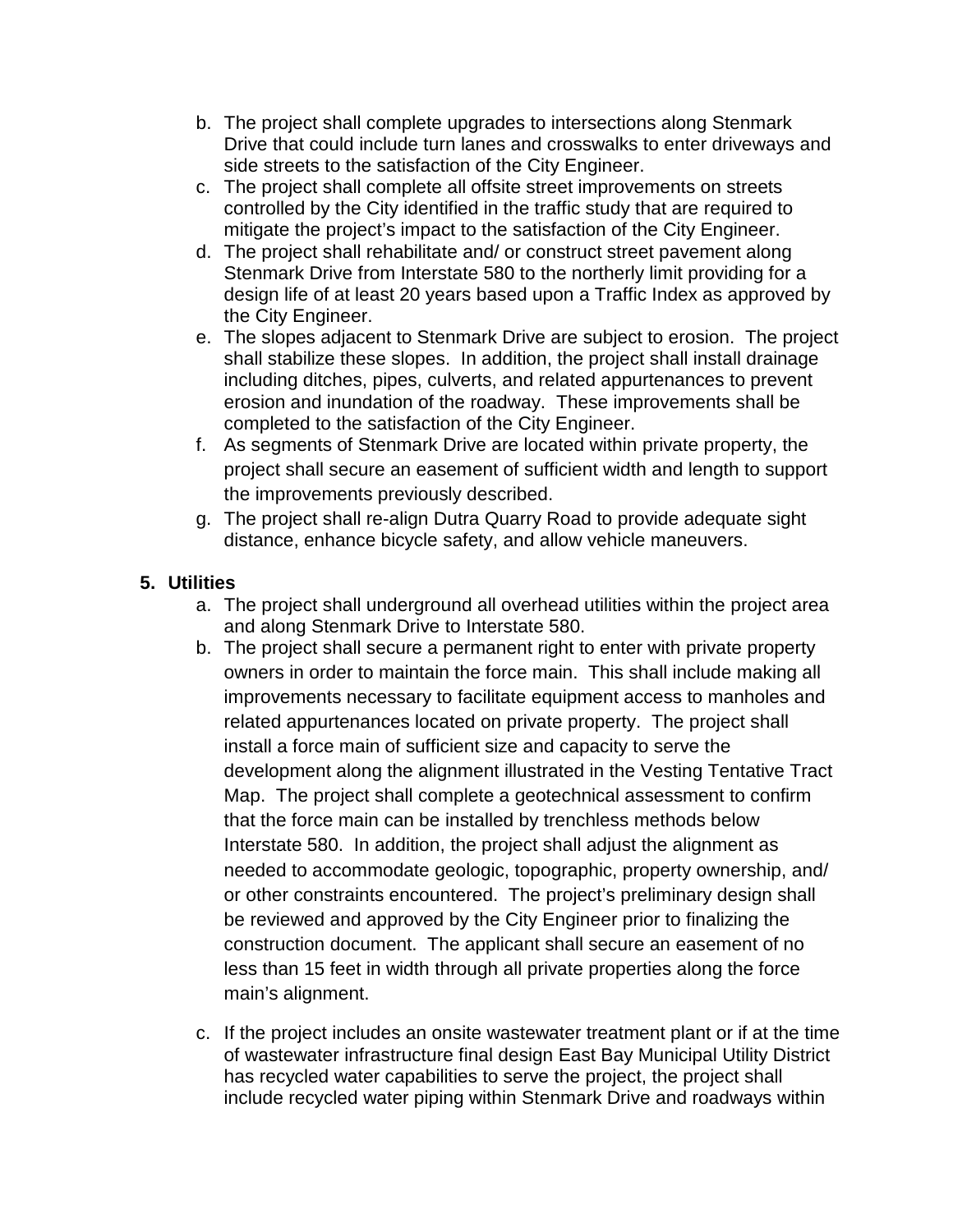the development area, to the extent feasible, as determined by the City Engineer.

- d. The project shall construct access roadway and related appurtenances to support the new East Bay Municipal Utility District water tanks.
- e. All proposed equipment required by the East Bay Municipal Utility District shall not be located within the Shoreline Park parcel. To the extent feasible, this equipment shall be located below ground. All above ground equipment shall be screened and all structures shall be designed in an architectural style complimentary to the development to the extent permitted by East Bay Municipal Utility District.
- f. The sanitary sewer pump station shall be designed and constructed with high quality components, contain multiple pumps, emergency power generation, and telemetry for remote monitoring. The final design shall be completed to the satisfaction of the City Engineer. The applicant shall submit a basis of design report that indicates performance requirements and general pump station configuration for review and approval by the City Engineer prior to finalizing design.
- g. The project shall rehabilitate sanitary sewers downstream of the force main as required to accommodate project flows as determined by the City Engineer.
- h. The project shall complete a video inspection of the condition of all storm drain pipelines that the project proposes to connect to including outfalls to the Bay. The inspection shall note defects and provide recommendations for repair. All storm drainage outfalls shall be rehabilitated to the satisfaction of the City Engineer.
- i. Along the force main's alignment, the project shall install two 2 inch in diameter conduits for fiber optic cable. At intervals of ne less than 800 feet and as directed by the City Engineer, the project shall install access boxes of at least 30 inches wide by 48 inches long. Each conduit shall have a pull rope installed.

# **6. Bay Trail**

a. The 1.5 miles of onsite Bay Trail and Shoreline Park facilities shall be substantially constructed and available for public access as part of the initial development phase prior to issuance of the first certificate of occupancy, except to the extent the City deems temporary closures or delays necessary for construction, environmental conditions, or public health and safety.

# **DRB Recommended Conditions of Approval:**

- **7. Supplemental information** that was attached to the DRB on 7-21 via email from Staff shall be adopted into the Design Guidelines including option B of the shoreline park.
- **8. Public private buffer zone:** When a public park interfaces with a private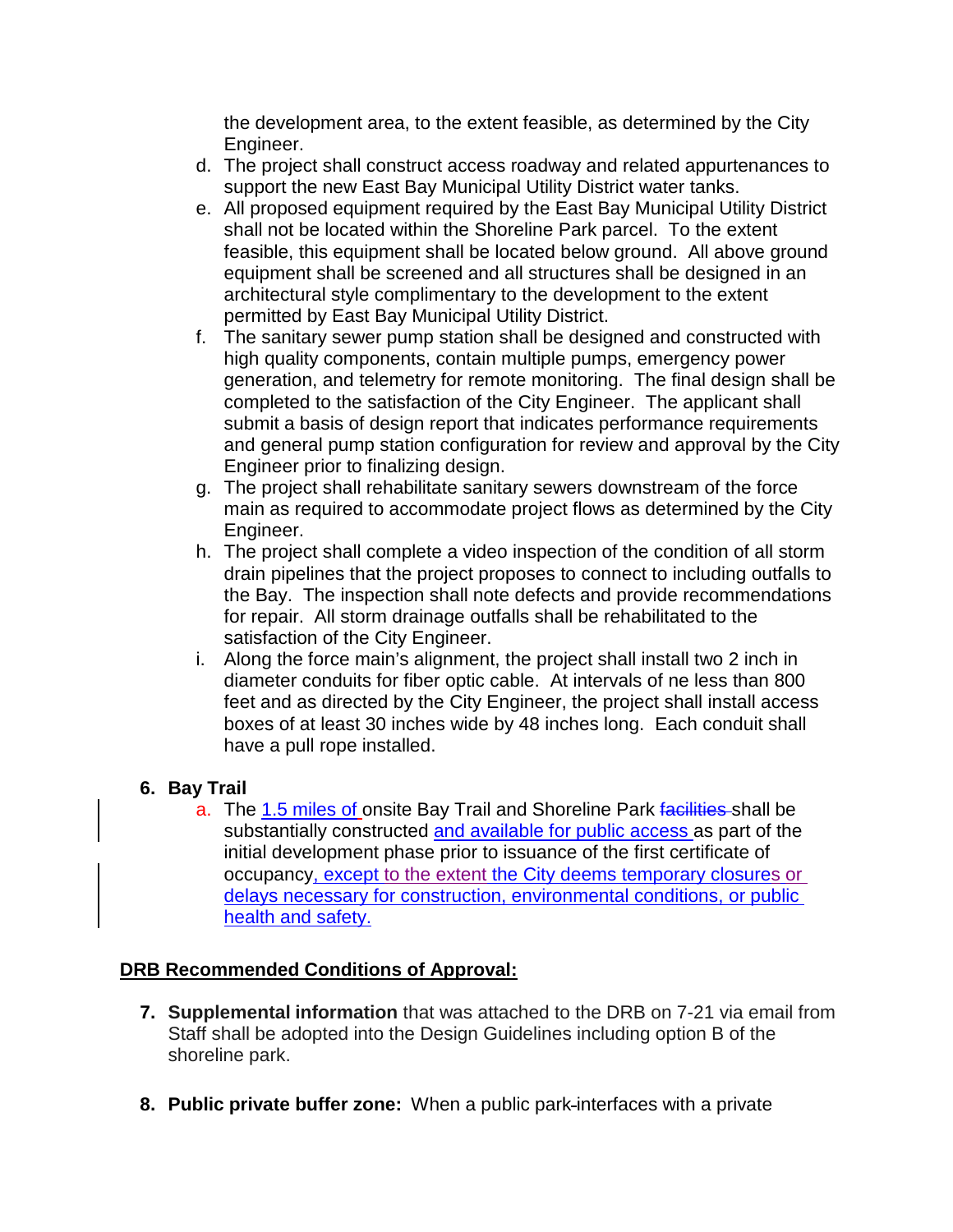residential zone, a buffer zone shall be established at the ground floor. The dimension of this zone will vary with the site but at no time shall it be less than 20 feet. This buffer can be inclusive of required setbacks. A visual break consisting of landscaped berms or dense landscaping or landscape wall shall be considered. See example below.



- **9. Page 2-23 of the Design Guidelines, Section A** is incorrect as depicted in the July 17, 2020 Preliminary Design Guidelines and shall be corrected in the final Design Guidelines.
- **10.Pages 2-27, 2-21, 2-19 of the Design Guidelines, etc**, The Bay Trail or any public trail shall not encroach on the original rock at the Point unless they comply with mitigation measure protecting nesting birds, including nesting osprey (e.g., Mitigation Measures 4.3-5 and 4.3.-7 for the Project and BIO-2 for the Bay Trail).
- **11.Section #7 Correction to Page 2-50 of the Design Guidelines** Cross section shall be revised to delete access drive between Stenmark and the east side of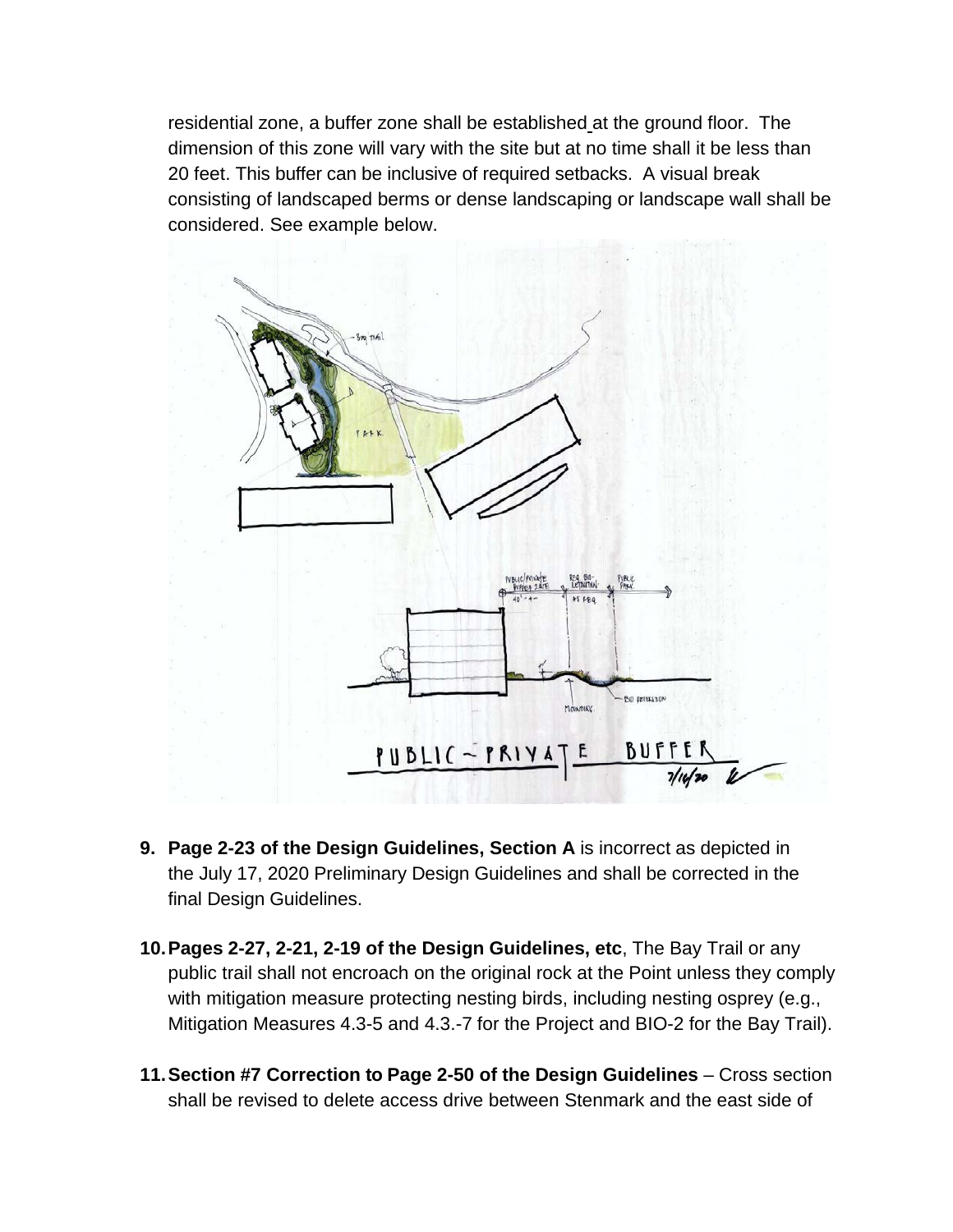the multi-family building.

**12.Page 2-52 of the Design Guidelines, Alley section.** Revise or remove alley section on page 2-52. Alleys shall have features that mitigate high vertical walls that create unsightly and noisy alley, such as trees and other plantings, building breaks, or building projections on the facade.

## **13.2.14 Block Structure, building Placement and allowable height - page 2-53 of the Design Guidelines**

Add: Eco-district higher density alternative:

A higher density building and diverse mix of unit types consisting of vieworiented flats and townhomes that are organized around the natural topography and naturalized riparian corridors is a preferred community pattern. This pattern may integrate community gardens and internal views of riparian and wildlife corridors to the extent feasible into a holistic and unique Point Molate experience.

- **14.Page 2-64 of the Design Guidelines, Stormwater system:** The language of condition # 2 in the staff report supersedes this section. This intent is to naturalize the existing patterns.
- 15. Historic Rehabilitation work will commence promptly after the first phase of infrastructure work has provided sufficient access and utilities to the site. **Page 2-67 Include historic preservation** as a side note in phase 1 - We understand that phase one is for infrastructure but want to make sure that the preservation component is part of a phase one build out.

*Conditions 16-25 shall be revised as follows in the PM-PAD zoning text and in the Design Guidelines, as applicable:*

# *16. Page 3-5 of the Design Guidelines:*

*Max lot coverage from 70% to 65%*

*Max Building height: 28' for 2 story and 35' for three story (Height shall be measured from finished floor to the midpoint of a sloped roof or top of parapet for a flat roof.).*

*Front yard setback from 5 feet to 10 feet; 5 foot setback for porches.*

*Front garage setback from 5 feet - to10 feet, with 50% at 10 foot*

*minimum.Conditions # 16 -25 should also be reflected in the PM-PAD zoning text and in the Design Guidelines, as appropriate, as an eco-district alternative. These conditions are intended to help shift these rather restrictive and the*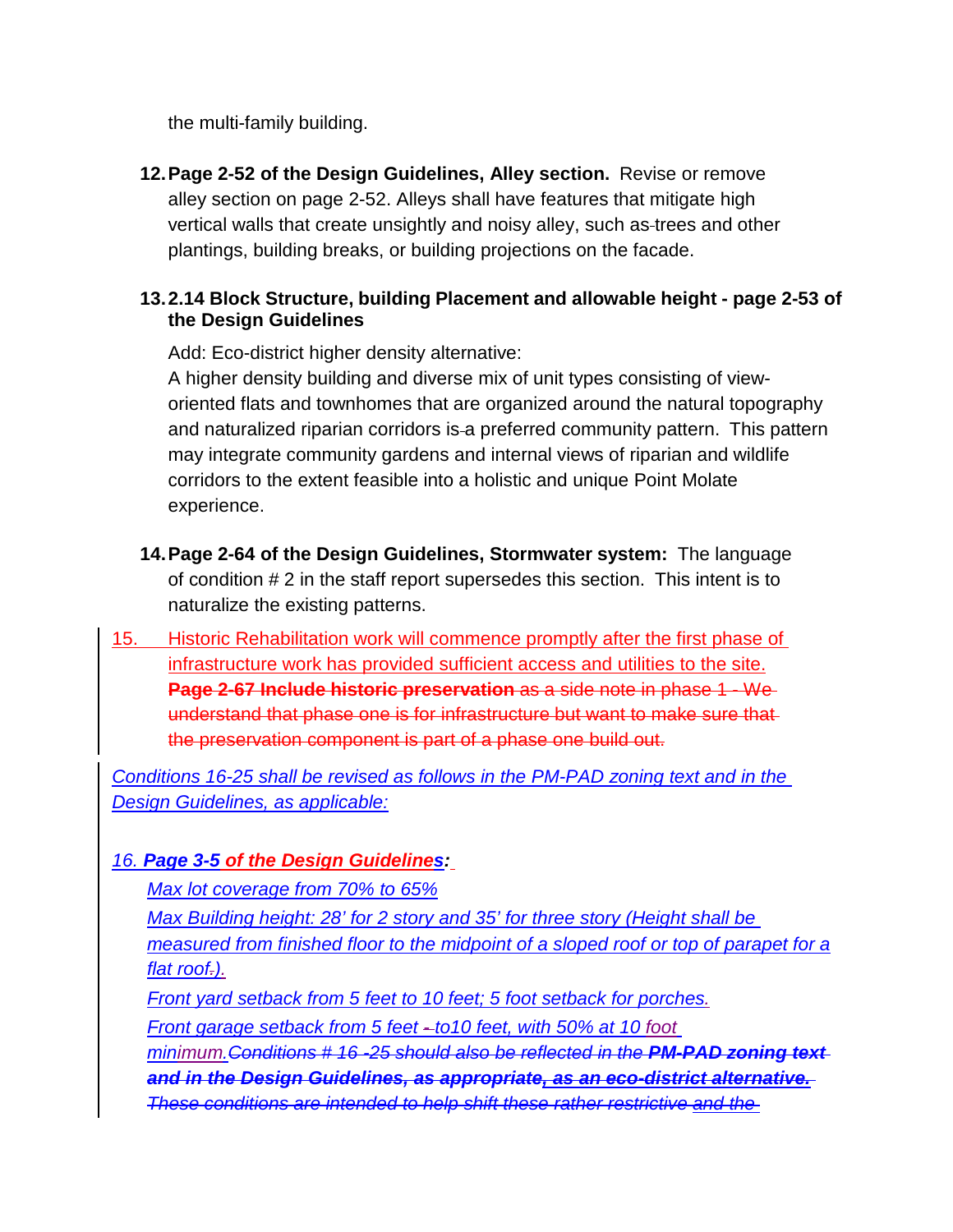*proposed clustered development standards compacted building set-back standards into a slightly more relaxed pattern language that wants tocan respond to a more natural and open environment. Design Guidelines should add that the eco-district alternative is preferred, but clustered development is permitted if clustering would equally or better achieve overall design goals, including, open space access, scenic views, and contiguous open space.*

#### 16.COA # 16 **page 3-5**

Max lot coverage from 70% to 65% Max Building height: 28' for 2 story and 35' for three story Front yard setback from 5 feet to 10 feet - 5 foot setback for porches Front garage setback from 5 feet to 10 feet.

## 17. **Page 3-7** *of the Design Guidelines*

Max lot coverage from 70% to 65%.

Max Building height: 28' for 2 story and 35' for three story (Height shall be measured from finished floor to the midpoint of a sloped roof or top of parapet for a flat roof.).

Front yard setback from 5 feet to 10 feet; 5 foot setback for porches.

Alley Setback 3ft. to 8 ft. and shall have the design goal of breaking up a long wall of un-articulated garages with street bulb-outs for trees, building wall jogs or other creative landscaping concepts to reduce mass and bulk.

COA #17 **3-7**

Max lot coverage from 70% to 65% Max Building height: 28' for 2 story and 35' for three story Front yard setback from 5 feet to 10 feet - 5 foot setback for porches \*\*Alley setback - see diagram on supplemental - need tree pockets \*\*An alternative alley design can be proposed that achieves the goal of breaking long wall of garages with landscape and plantings.

### **18.Page 3-9** *of the Design Guidelines*

Max lot coverage from 65% to 60%

Max Building height: 28' for 2 story and 35' for three story (Height shall be measured from finished floor to the midpoint of a sloped roof or top of parapet for a flat roof.)

Front yard setback from 5 feet to 10 feet; 5 foot setback for porches Front garage setback from 5 feet - to10 feet, with 50% at 10 ft. min.

Rear yard setback from 10 ft. to 15 ft.\*

\*Rear yard setback can be reduced to 10' when abutting open space Max lot coverage from 65% to 60%

Max Building height: 28' for 2 story and 35' for three story

Front yard setback from 5 feet to 10 feet - 5 foot setback for porches

Front garage setback from 5 feet to 10 feet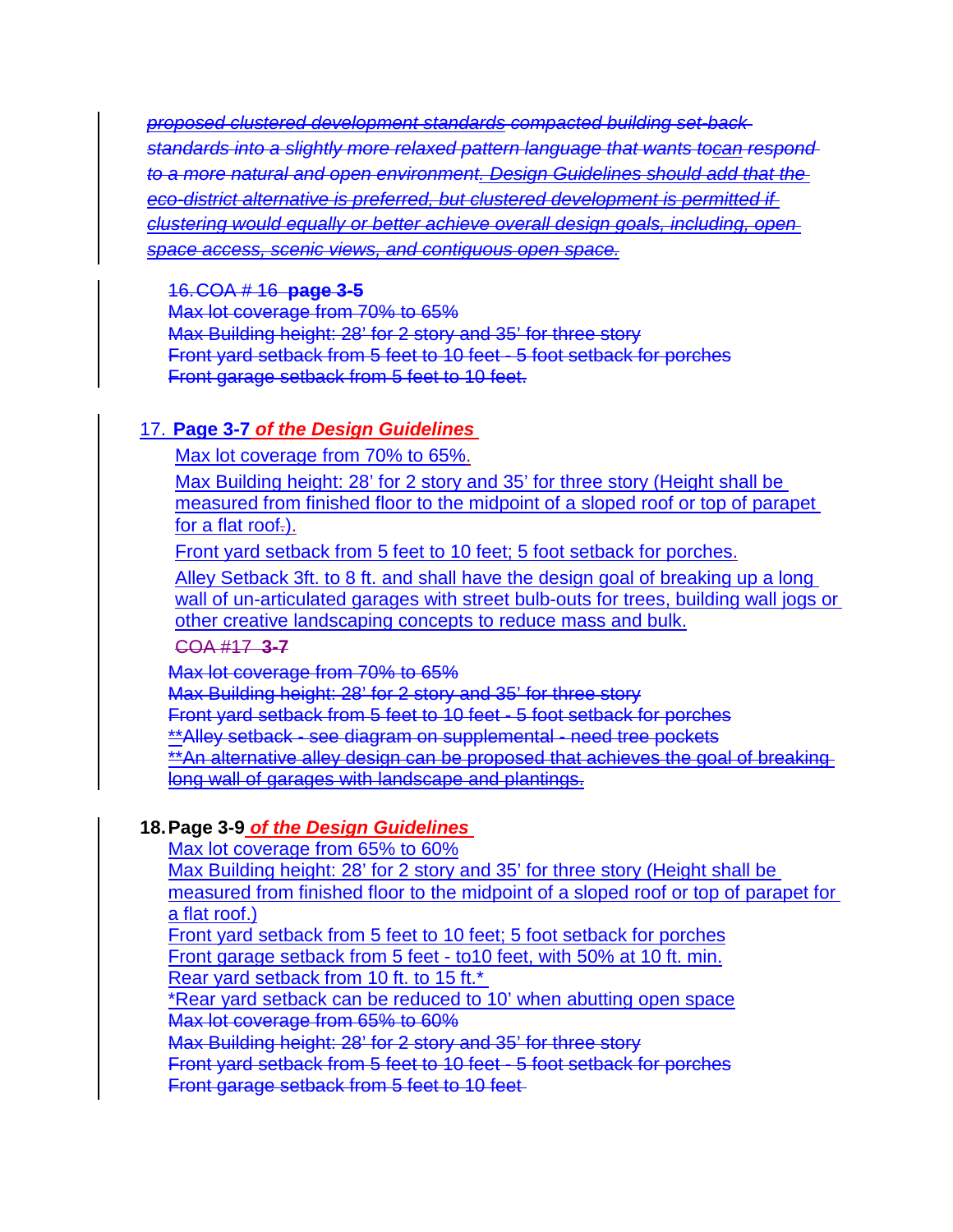Rear yard setback from 10' to 15'

#### **19.Page 3-11** *of the Design Guidelines*

Max lot coverage from 80% to 75%

Max Building height: 28' for 2 story and 35' for three story (Height shall be measured from finished floor to the midpoint of a sloped roof or top of parapet for a flat roof.)

Front yard setback from 5 feet to 10 feet; 5 foot setback for porches Front garage setback from 5 feet to10 feet, with 50% at 10 ft. min. Rear yard setback from 10 ft. to 15 ft.\*

\*Rear yard setback can be reduced to 10' when abutting open space

Alley Setback 3ft. to 8 ft. and shall have the design goal of breaking up a long

wall of un-articulated garages with street bulb-outs for trees, building wall jogs or

other creative landscaping concepts to reduce mass and bulk.

Max lot coverage from 80% to 75%

Max Building height: 28 ' for 2 story and 35' for three story

Front yard setback from 5 feet to 10 feet - 5 foot setback for porches

Front garage setback from 5 feet to

10 feet. Rear yard setback from 10'

 $10 - 15$ 

\*\*Alley setback - See Diagram on supplemental - need tree pockets \*\*An alternative alley design can be proposed that achieve the goal of breaking long wall of garages with landscape and plantings.

### **20.Page 3-13** *of the Design Guidelines*

Max lot coverage from 80% to 75%. Max Building height: 28' for 2 story and 35' for three story (Height shall be measured from finished floor to the midpoint of a sloped roof or top of parapet for  $a$  flat roof $\overline{a}$ . Front yard setback from 5 feet to 10 feet; 5 foot setback for porches. Front garage setback from 5 feet to 10 feet, with 50% at 10 foot minimum. Rear yard setback from 10 feet -to 15 feet.  $\stackrel{*}{\rightharpoonup}$ \*Rear yard setback can be reduced to 10 feet when abutting open space. Max lot coverage from 80% to 75% Max Building height: 28' for 2 story and 35' for three story Front yard setback from 5 feet to 10 feet - 5 foot setback for porches Front garage setback from 5 feet to 10 feet. Rear yard setback from 10'  $t<sub>0</sub>$  15'

# **21.Page 3-15** *of the Design Guidelines*

Max lot coverage from 80% to 75%

Max Building height: 28' for 2-story and 35' for three-story (Height shall be measured from finished floor to the midpoint of a sloped roof or top of parapet for a flat roof.)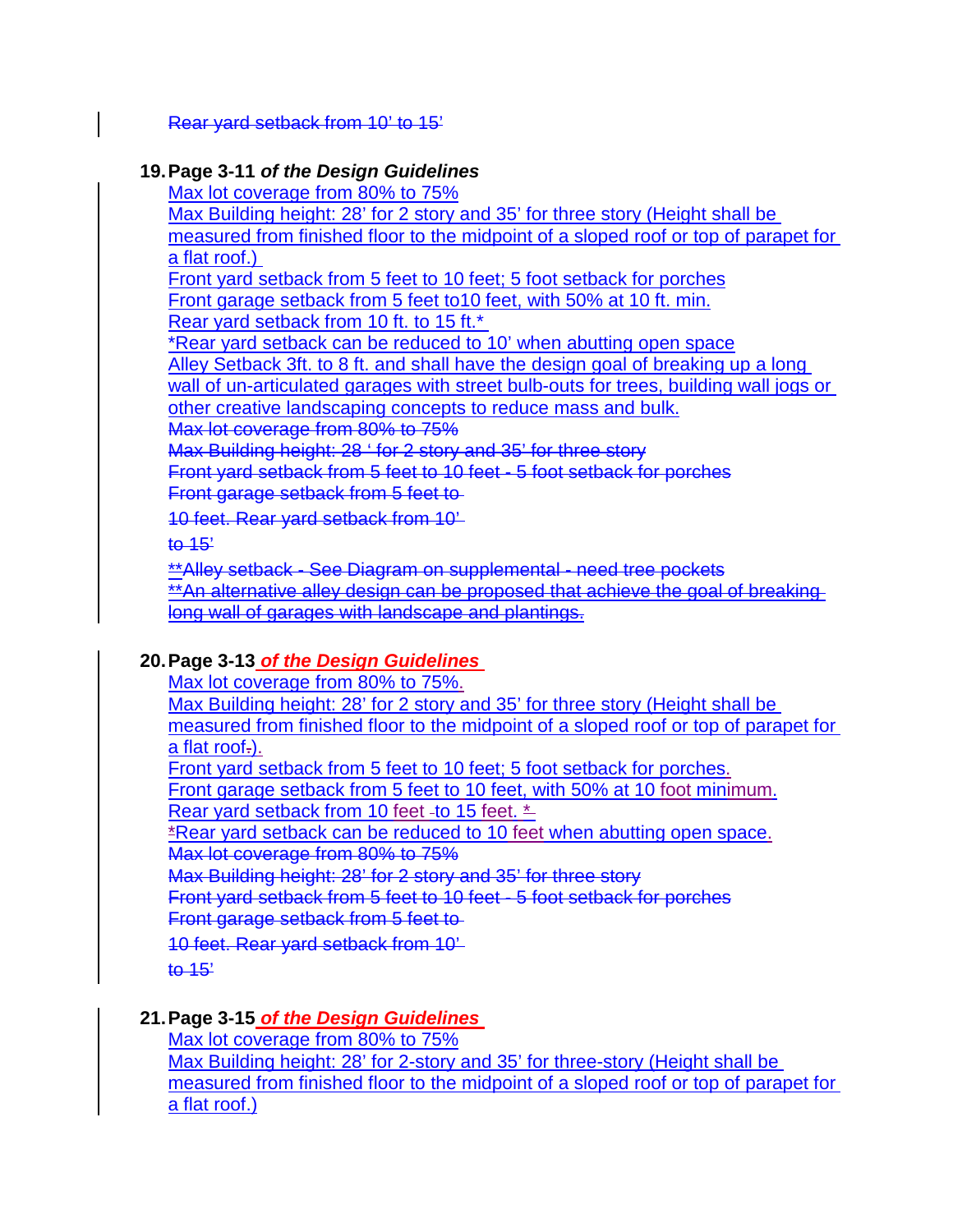Front yard setback from 5 feet to 10 feet; 5 foot setback for porches Front garage setback from 5 feet - to10 feet, with 50% at 10 ft. min. Alley Setback 3ft. to 8 ft. and shall have the design goal of breaking up a long wall of garages with landscape and plantings. Max lot coverage from 80% to 75% Max Building height: 28' for 2 story and 35' for three story Front yard setback from 5 feet to 10 feet - 5 foot setback for porches

Front garage setback from 5 feet to 10 feet.

\*\*Alley setback - See Diagram on supplemental - need tree pockets \*\*An alternative alley design can be proposed that achieve the goal of breaking long wall of garages with landscape and plantings.

### **22.Page 3-17 of the Design Guidelines:**

Where abutting a residential District, the setback shall be increased from ten (10) feet to be a minimum of fifteen (15) feet.

### **23.Page 3-19 of the Design Guidelines:**

Step-backs should be considered in proportion to the overall massing of buildings Step-backs of the building should be expressed as should rather than shall. In this way, the overall architectural response can be evaluated by the DRB at the time of development plan review and step-backs can be evaluated accordingly:

- Promenade floors 3 and above should be step-
- At the Point: floors 3 and above should be step-back

### **24.Page 3-25 of the Design Guidelines:**

Delete all glass facades in bottom right as they are too reflective on the water.

### **25.Page 3-33 of the Design Guidelines - Elements requiring screening:**

All ground mounted AC or HEAT PUMP mechanical equipment must be totally screened from view and screening must be constructed out of sturdy sound attenuating material that is complementary to the adjacent exterior material. AC and Heat Pump equipment shall not be located directly adjacent to a bedroom window or located in the front yard.

### **26.Page 5-23 of the Design Guidelines** *-* **trail heads**

Add a continuation of the trail above the Point on the bluff to connect to the ridge so it is not a dead end.

# **27.Page 5-23 of the Design Guidelines** *-* **trail heads**

Alternative B park plan in the supplemental Design Guidelines submittal supersedes this park layout.

# **28.Page 5-27 of the Design Guidelines:**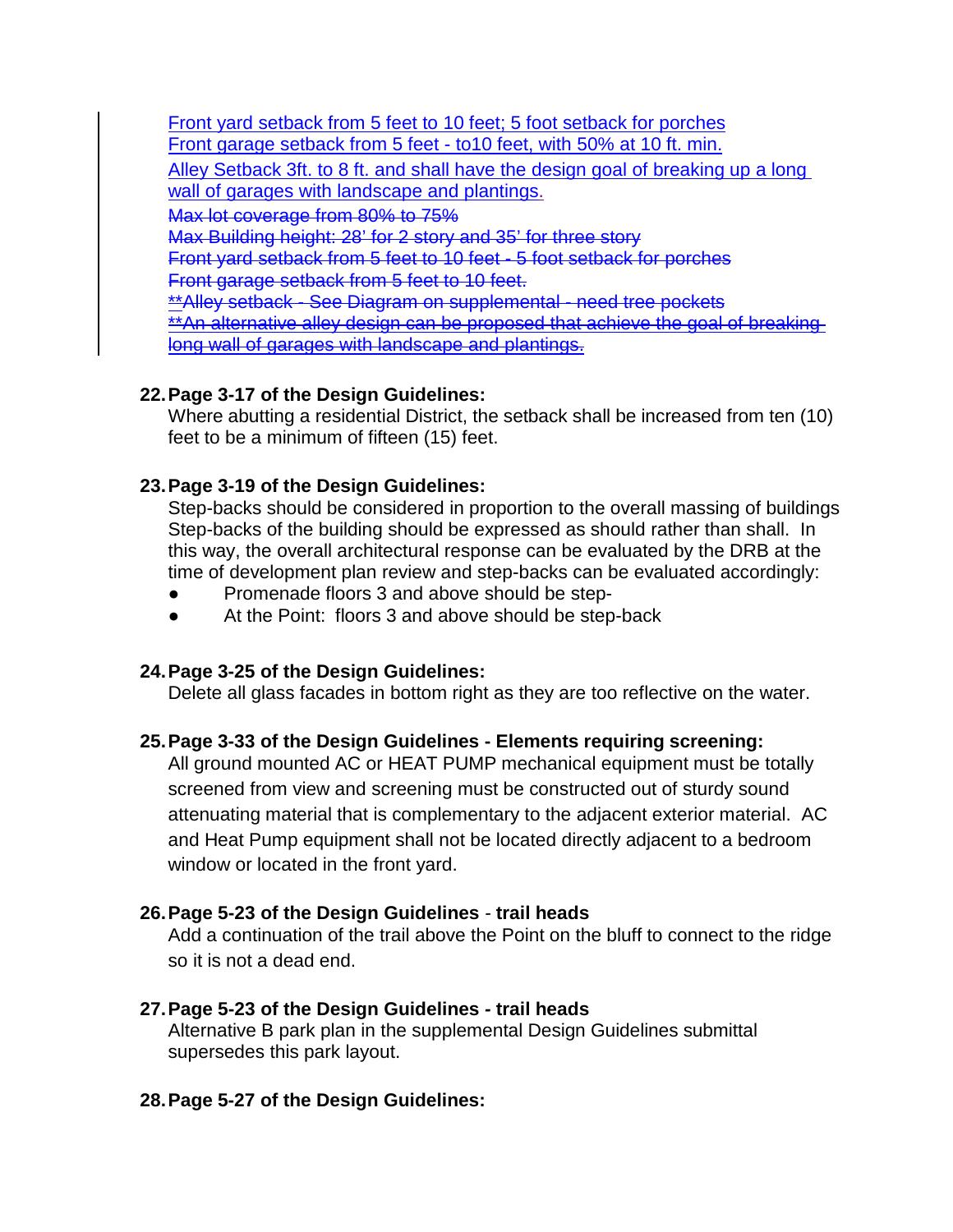The extra Large monument / gateway sign depicted in the illustration is discouraged so it shall be removed from the Design Guidelines.

#### **29.Page 5-37 of the Design Guidelines:**

This page shall be revised to correspond to the revised Vesting Tentative Tract Map dated August 12, 2020.

#### **30.Page 5-42 of the Design Guidelines***,* **Invasive species:**

It shall be the responsibility of the Project and not the Parks department of the City of Richmond to remove the Eucalyptus trees east of Stenmark Drive and re-plant per the SEIR's mitigation measure.

#### **31.Page 5-49 of the Design Guidelines***,* **exterior utilities:**

All ground mounted AC or HEAT PUMP mechanical equipment must be totally screened from view and screening must be constructed out of sturdy sound attenuating material that is complementary to the adjacent exterior material. AC and Heat Pump equipment shall not be located directly adjacent to bedroom windows or located in the front yard. AC or HEAT PUMP equipment cannot be "screened with plant material." Exterior utilities shall be accessible to service (not service vehicles per se).

- **32.**The open space map and parking program for the open space presented to the Planning Commission is intended to supersede the wording of the open space formula that is now in the PA-PAD zoning.shall be incorporated into the VTM, PM-PAD, and Design Guidelines, except as modified by these conditions.
- **33.**When naming the different neighborhood in the Project area for marketing purposes do not use 'The Point' or 'The Village' because these names have been used to refer to other places/developments in the City.
- **34.Wayfinding/Signage** The project shall include well-designed signage that integrates into the environment well and is in harmony with the design guidelines to help people find where they are going and to not get lost. Evacuation plan signage for safety shall be provided at distinct location within the project.
- **35.Color Palette & Materials -** Colors should be muted and blend into the hillside seamlessly. Materials shall be easy to clean due to the project's location near the Bay and industrial uses.
- **36.Natural planting** The development should emphasize natural/native plantings and limit turf.
- **37.** Page1.6.2 of the Design Guidelines under the community design guidelines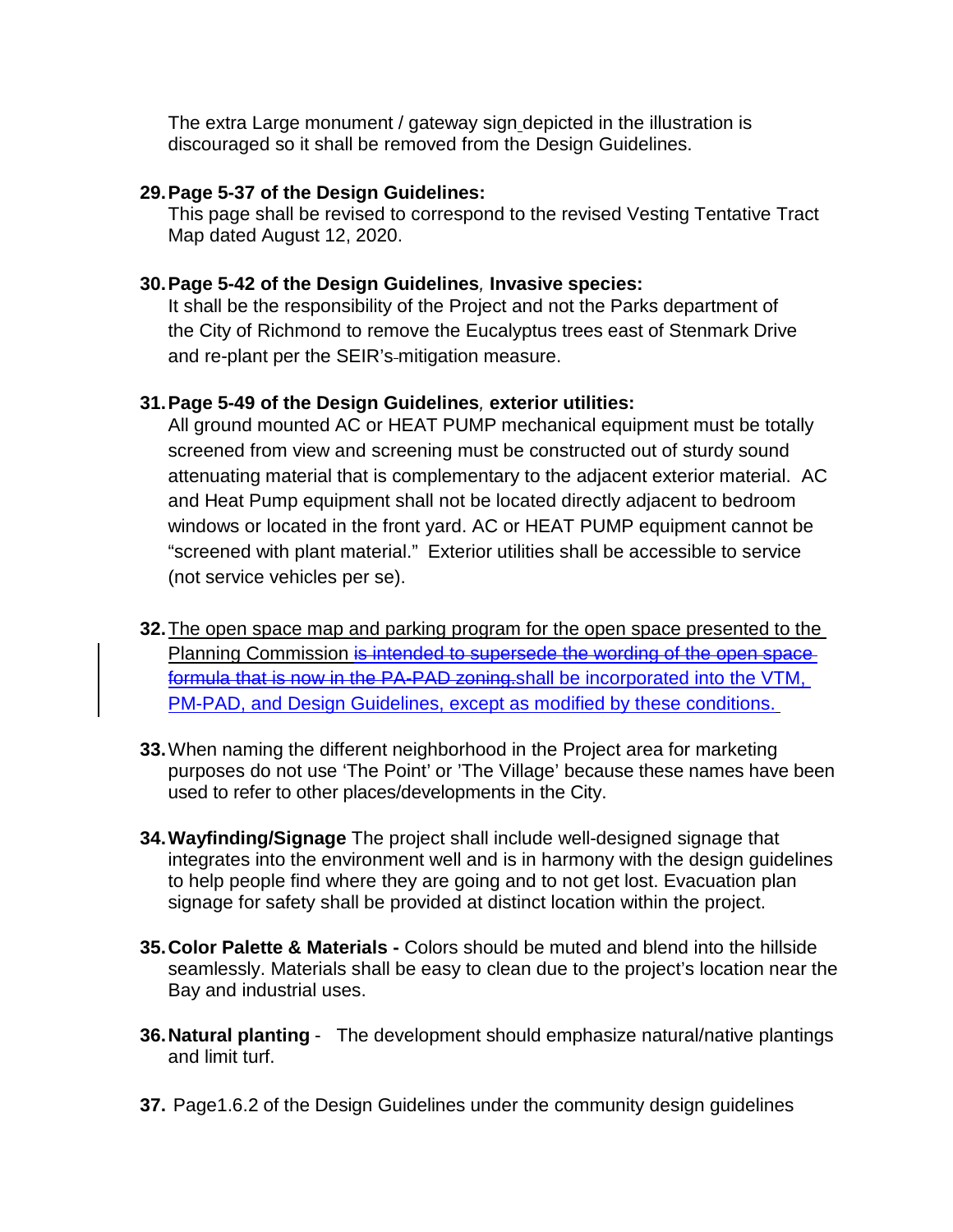section please include the words: "housing for multiple income levels are desired."

- **38.**The Native American cultural history on the site should be incorporated into an interpretive center and acknowledged with interpretive signage. The Project shall comply with SEIR mitigation measures requiring planting of traditional Native American plants. The bluff is an appropriate location for a dedicated observation point in conjunction with an Interpretative Center located elsewhere on the Project site. An Interpretive Center is appropriate in an area where foot traffic and other public facilities support a successful public facility. The bluff, where a public overlook is planned for walkers and hikers, could provide cultural interpretive signage taking advantage of the wide-spanning views of the Bay, Marin County, and San Francisco. Regarding project naming, in particular the Point and Bluff, careful community and tribal input should be required prior to naming.
- **39.Addition to lighting guidelines**: Add no outdoor light should have a color temperature greater than 3000 K and all path and landscape lighting shall be directed downward and all exterior sconces shall be shielded and the light bulb shall not be visible. Pathway lighting for parks shall not interfere with nighttime navigation with water traffic.

## **FIRE**

- 40. The furthest projection of the exterior wall of a building shall be accessible from within 150 feet of an approved Fire Department access road and water supply as measured by an unobstructed route around the exterior of the building. (CFC § 503.1.1)
- 41. Dead ends exceeding 150 feet in length require an approved Fire Department turnaround (45' radius cul-de-sac or city standard hammerhead). (CFC § 503.2.5.)
- 42. All turning radii for fire access shall be designed as 25' inside and 45' outside. (CFC § 503.2.4.)
- 43. Roads used for Fire Department access generally shall have an unobstructed width of not less than 26'. Where topographic or other site constraints limit roadway width on roads used for fire access, access to shoulder and/or sidewalk shall be available for use in an emergency. Roads used for Fire Department access shall have an unobstructed vertical clearance of 13'6" or more. (CFC § 503.2.1.)
- 44. When access roads are divided by a median and two lanes of one way traffic exist, the minimum single lane width may be reduced to 16 feet.
- 45. Fire lanes provided for aerial ladder/truck rescue operations around buildings four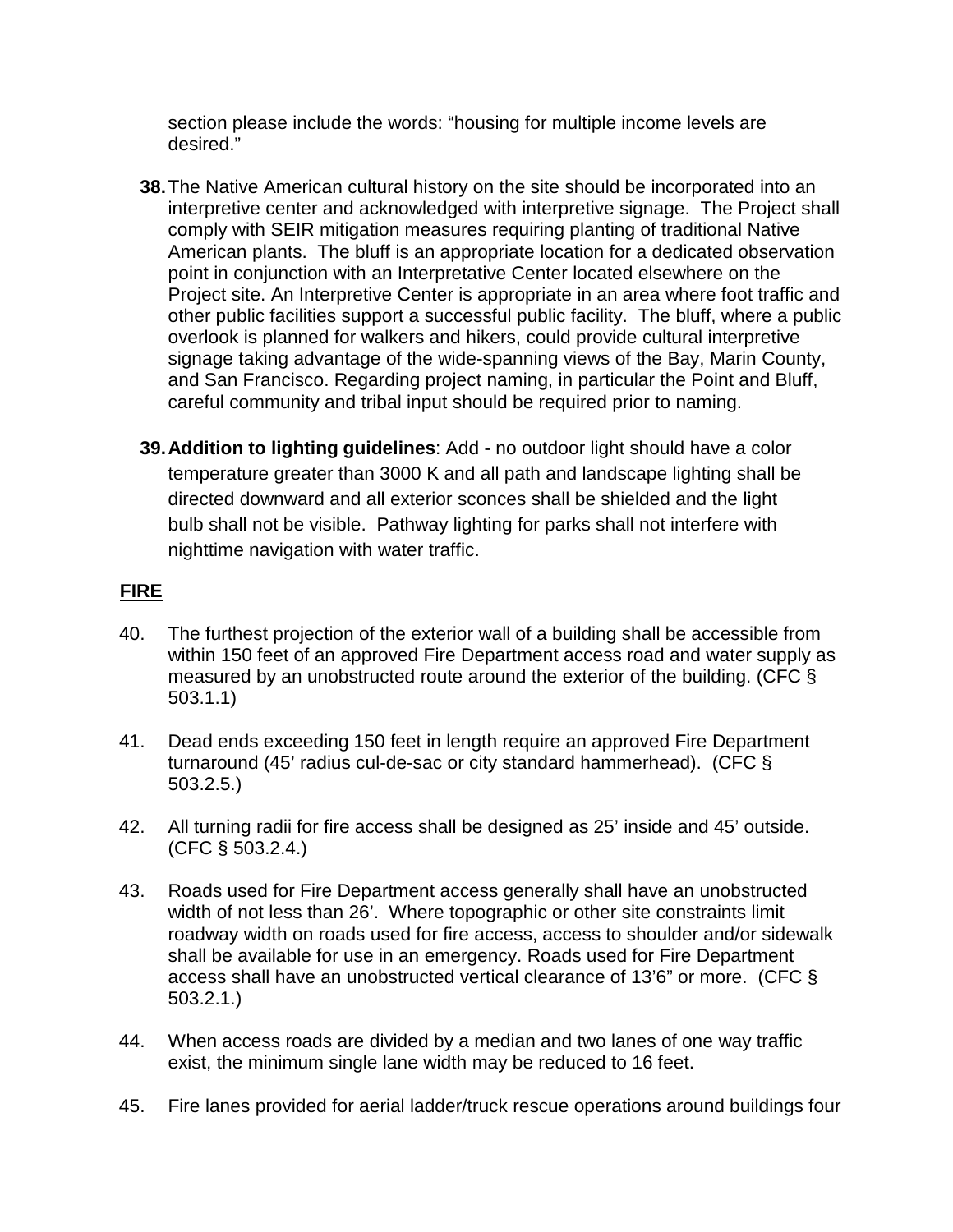(4) or more stories in height shall have their clear access portion from a distance of thirty (30) feet for the closest portion of the fire lane to a distance of fifty (50) feet for the most distant portion of the fire lane in respect to the building perimeter walls.

- 46. Fire Apparatus access roads shall be designed and maintained to support the imposed loads of fire apparatus and shall be surfaced so as to provide allweather driving capabilities (minimum 74,000 lbs.). (CFC § 503.2.3.)
- 47. Fire Department access roadways having a grade of between 16 percent and 20 percent shall be designed to have a finish surface of grooved concrete sufficient to hold a 45,000 pounds traction load. The grooves in the concrete surface shall be  $\frac{1}{2}$  inch wide by  $\frac{1}{2}$  inch deep and 1  $\frac{1}{2}$  inch on center and set at a30 to 45 degree angle across the width of the roadway surface. No grade shall exceed 20 percent, nor shall the cross slop exceed 8% unless authorized writing by the fire code official.
- 48. Provide a secondary access. The chief is authorized to require two means of access for sites serving more than 30 one or two family dwelling units or more than 200 multi-family dwelling units and/or when it is determined by the chief that access by a single road might be impaired by vehicle congestion. (CFC App. D106, 107.)
- 49. Provide the required fire hydrants in accordance with CFC 507 and Appendix B, Section B105. In addition local amendments Section 4908.5 (Water Supply) fire hydrants within Very High Fire Hazard Severity Zone shall be spaced every 300 feet and shall have a fire flow of 2500 gallon per minute or a fire flow approved by the Fire Chief.

*Note: Appendix B, Table B105.1(2) has been amended by the City of Richmond so that the maximum amount of fire flow reduction is limited to 50% of the required GPM of Table B105.1 (2). The minimum fire flow requirement shall not be less than 2,500 GPM per local code amendment section 4908.5.*

- 50. Fire service mains shall not cross property lines unless a reciprocal easement agreement is provided.
- 51. A reciprocal ingress egress agreement shall be provided for review by City Attorney for all shared driveways being used for Fire Department access.
- 52. Maintenance agreements shall be provided for the interior roadways of the proposed complex and for the fire protection systems. The agreement shall be record with the Public Recorders Office having jurisdiction and shall provide for the following:
	- a. Provisions for the necessary repair and maintenance of the roadway surface.
	- b. Removal of vegetation overgrowing the roadway and infringing on the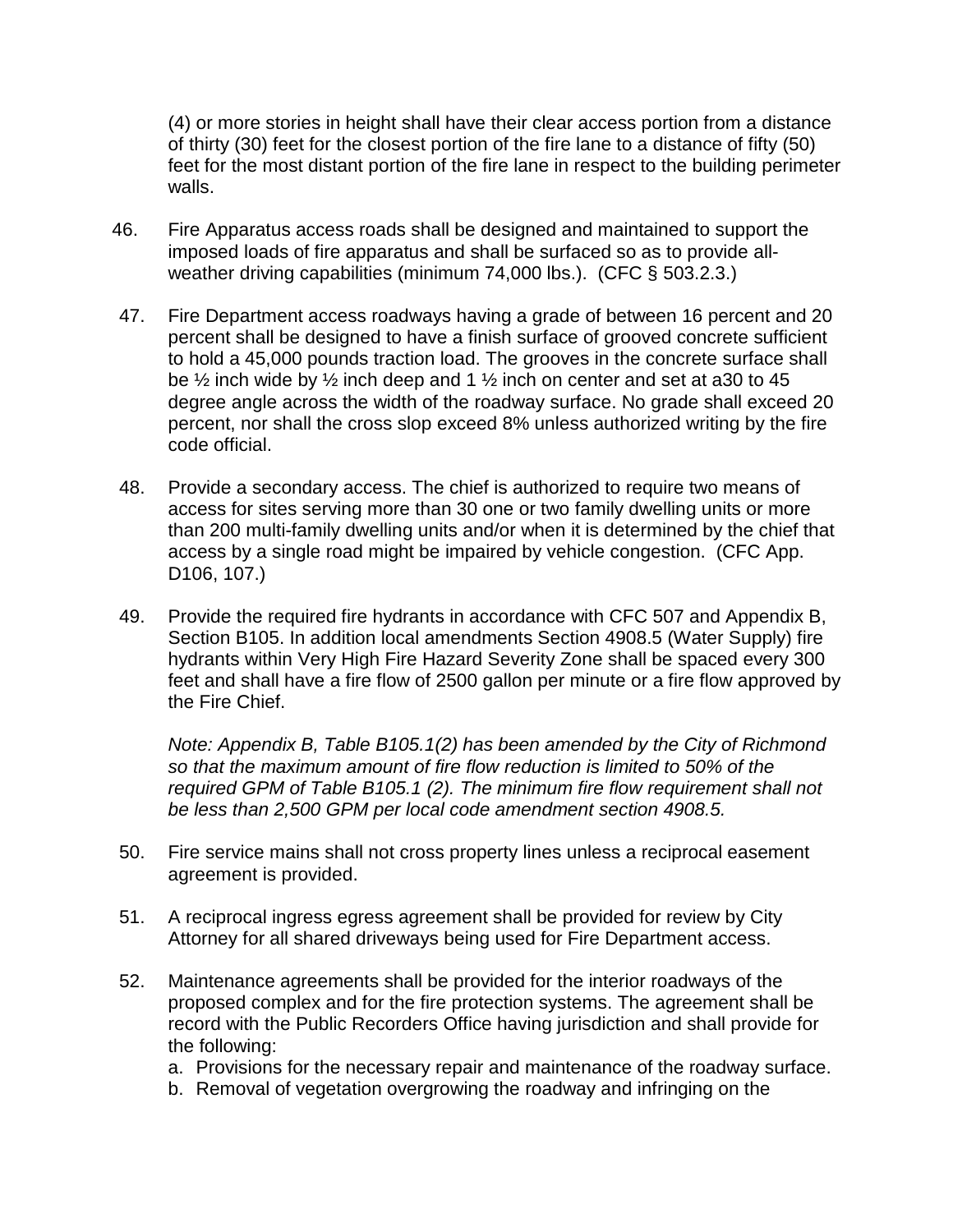roadway clear vertical height of thirteen feet six inches (13'6") and/or width of twenty feet (26').

- c. Provisions for the maintenance, repair, and/or replacement of NO PARKING-FIRE LANE signage or striping.
- d. Provisions for the necessary repair and maintenance of vehicle and pedestrian access gates and opening systems.
- e. Unrestricted use of and access to the roadways covered by the agreements.
- f. Provisions for the control of vehicle parking in prohibited areas and a mechanism for the removal of vehicles illegally parked.
- g. Maintenance and timely repair of all fire protection systems, including but not limited to hydrants, fire alarm systems and fire sprinklers.
- 53. Timing and Installation. When fire protection, including fire apparatus access roads and water supplies for fire protection, is required to be installed, such protection shall be installed and made serviceable prior to and during the time of construction. (CFC § 501.4.)
- 54. Provide a water flow test. (Make arrangements through EBMUD). (CFC § 507.4.)
- 55. Provide appropriate Knox access for site. (CFC § 506.)
- 56. An automatic fire sprinkler system shall be installed in any portion of a building when the floor area of the building exceeds 5,000 square feet for Occupancy Groups A, B, E, F-1, S, Group M occupancies exceeding 1,500 square feet, all buildings with 3 stories or more than 35' in height (as measured in accordance with CBC Chapter 5 CFC), all structures within the VHFHSZ areas of Richmond City, any structure that requires a fire flow in excess of 2,000 GPM and all R Occupancies. (CFC § 903.2.)
- 57. Locate and identify Fire Department Connections (FDCs) no further than 100 feet from a fire hydrant and not more than 30 feet from a paved roadway.
- 58. Any building three (3) stories in height shall have a Class I standpipe installed that is interconnected with the fire sprinkler system. Except in the case where the stairway is located internally for each individual dwelling unit being served for multi-family buildings. (CFC § 905.3.1 (2).)
- 59. Per the most recently adopted California Residential Code, all new residential construction including 1 and 2 family dwellings and townhouses shall be provided with an approved NFPA 13 D sprinkler system.
- 60. Minimum gate width shall provide 20 feet clear access. Gate shall have AC power and be provided with Key override switch (Knox). For gates that do not fail safe in the open position upon loss of AC power or are provided with battery back-up power, an approved pedestrian gate shall be installed within 10 feet of all vehicle gates. An approved key box (Knox) shall be installed at least 48 inches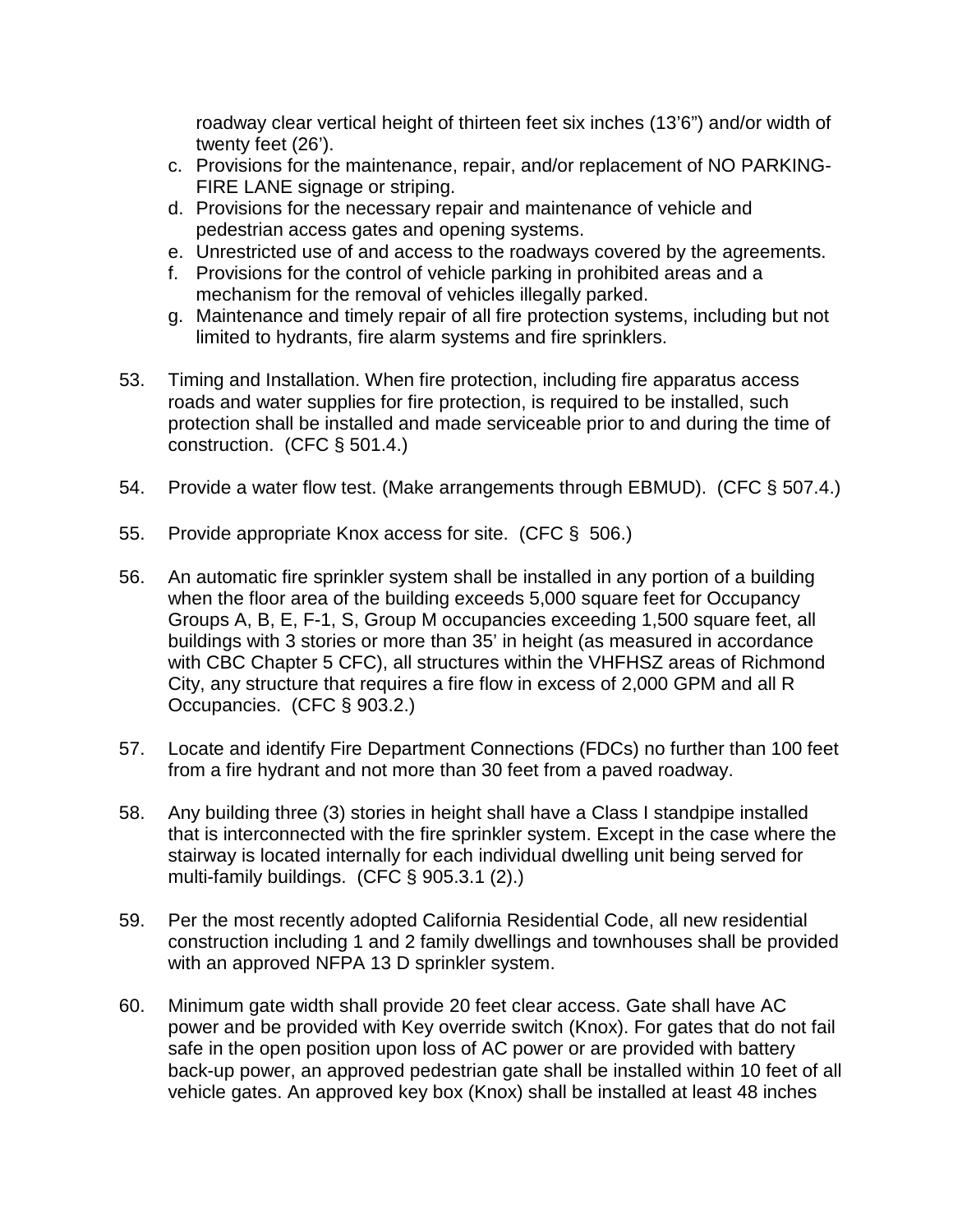above grade on the outside of the gate. It shall be provided with a key to open the pedestrian gate.

- 61. Emergency Responder Radio Coverage may be required. Testing shall be conducted by an authorized technician to verify compliance with section 510, CFC. This test shall verify that building will support the City of Richmond Fire Department Radio Communication System. This test shall be performed once all computers, electronics and/ or wireless systems and etc. have been installed.
- 62. Construction method and requirements within the established limits shall comply with the wildfire protection building construction requirements contained in the California Building Standards Code including the following:
	- a. California Building Code Chapter 7A
	- b. California Residential Code Section R327.
	- c. California Reference Standards Code Chapter 12-7A
	- d. City of Richmond Local Amendments
	- e. Any other applicable amendments.
- 63.The Planned Area District on Table 1.050- L10 shall be added as follows: A Conditional Use Permit for Hotel and Motel use may only be granted upon determination that the proposal conforms to the general use permit criteria and to all of the following additional use permit criteria:

1. That the proposal considers the impact of the employees of the hotel or motel on the demand in the City for housing, public transit, and social services. 2. If When known, the proposed operator of the facility shall be identified as part of the project description at the time of application.

- 64.The developer agrees to reimburse the City for all costs related to completing the annual review of the Development Agreement.
- 65.All of the mitigation measures and improvement measures set forth in the certified Point Molate Mixed-Use Development Project Subsequent Environmental Impact Report (State Clearinghouse No. 2019070447) and Mitigation Monitoring and Reporting Program are hereby incorporated by reference and implementation of them is included as a condition of approval of this project. Project proponent shall reimburse the City for costs related to monitoring the project's compliance with applicable MMRP measures.
- 66.Prior to the approval of any permits, including building and grading permits for the Project or Offsite Improvements if permits for the Offsite Improvements are issued separately from or prior to the building permits for the Project, Developer shall, at its sole cost and expense, prepare and submit to City for approval, a plan for funding the operation and maintenance of: (a) the Project's internal streets and (b) the Offsite Improvements (the "Project O&M Plan"). The Project O&M Plan shall be solely Developer/Project funded using financing mechanisms that may include CFD/Assessment District and/or Master Owner Association funding.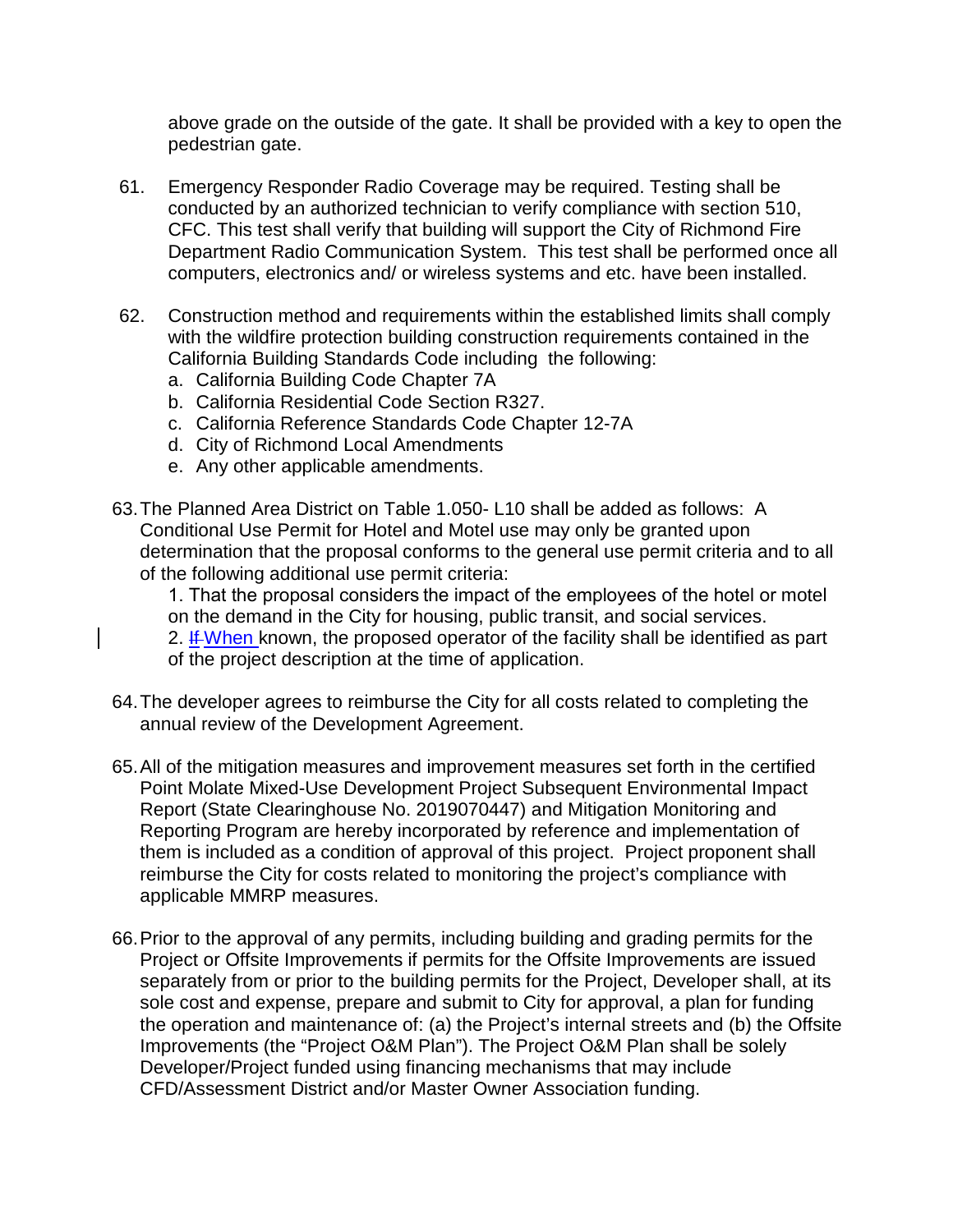- 67.The applicant shall have street improvement plans prepared for all work in the public right of way by a licensed civil engineer and obtain Department of Public Works approval prior to the issuance of the encroachment permit or subdivision improvement plans.
- 68.Applicant shall indemnify, defend and hold harmless the City, its Council, Planning Commission, advisory boards, officers, employees, consultants and agents (hereinafter "City ") from any claim, action or proceeding (hereinafter "Proceeding") brought against the City to attack, set aside, void or annul the City's actions regarding this project and its supporting California Environmental Quality Act document, including any mitigation monitoring program, but excluding any approvals governed by California Government Code Section 66474.9. This indemnification shall include, but not be limited to, damages, fees and/or costs awarded against the City, if any, and costs of suit, attorney's fees and other costs, liabilities and expenses incurred in connection with such proceeding incurred by City or for which the City would be liable due to such Proceeding. If Applicant is required to defend the City as set forth above, the City shall retain the right to select the counsel who shall defend the City.
- 69.The TDM Plan adopted to implement MMRP Mitigation Measure 4.13-6 shall include consideration of two additional stops for the BART shuttle to the extent those stops are feasible, practical, and actually effective at promoting use of public transportation and reducing single occupancy vehicle trips: 1) Point Richmond, and 2) the Richmond Ferry Terminal.
- 70.The Shoreline Park area shall be increased to be a minimum of 35.3 acres.
- 71.To the extent feasible and practical, proposed culvert crossings of Stenmark Drive shall be designed to facilitate sensitive wildlife crossings in accordance with the Caltrans Wildlife Crossing Guidance Manual.
- 72.Before recordation, the Vesting Tentative Tract Map shall be revised to modify the boundaries of development parcels 44, 43, and 9 to ensure the current proposed Bay Trail alignment can be accommodated within the Shoreline Park Parcel and not located within proposed privately-owned parcels.
- 73.To accommodate a request from the East Bay Regional Park District to create more consolidated and contiguous open space between the ridgelands area and San Francisco Bay, individual development plans should consider, to the extent feasible and practical, limiting development in the following portions of Planning Areas B, C,